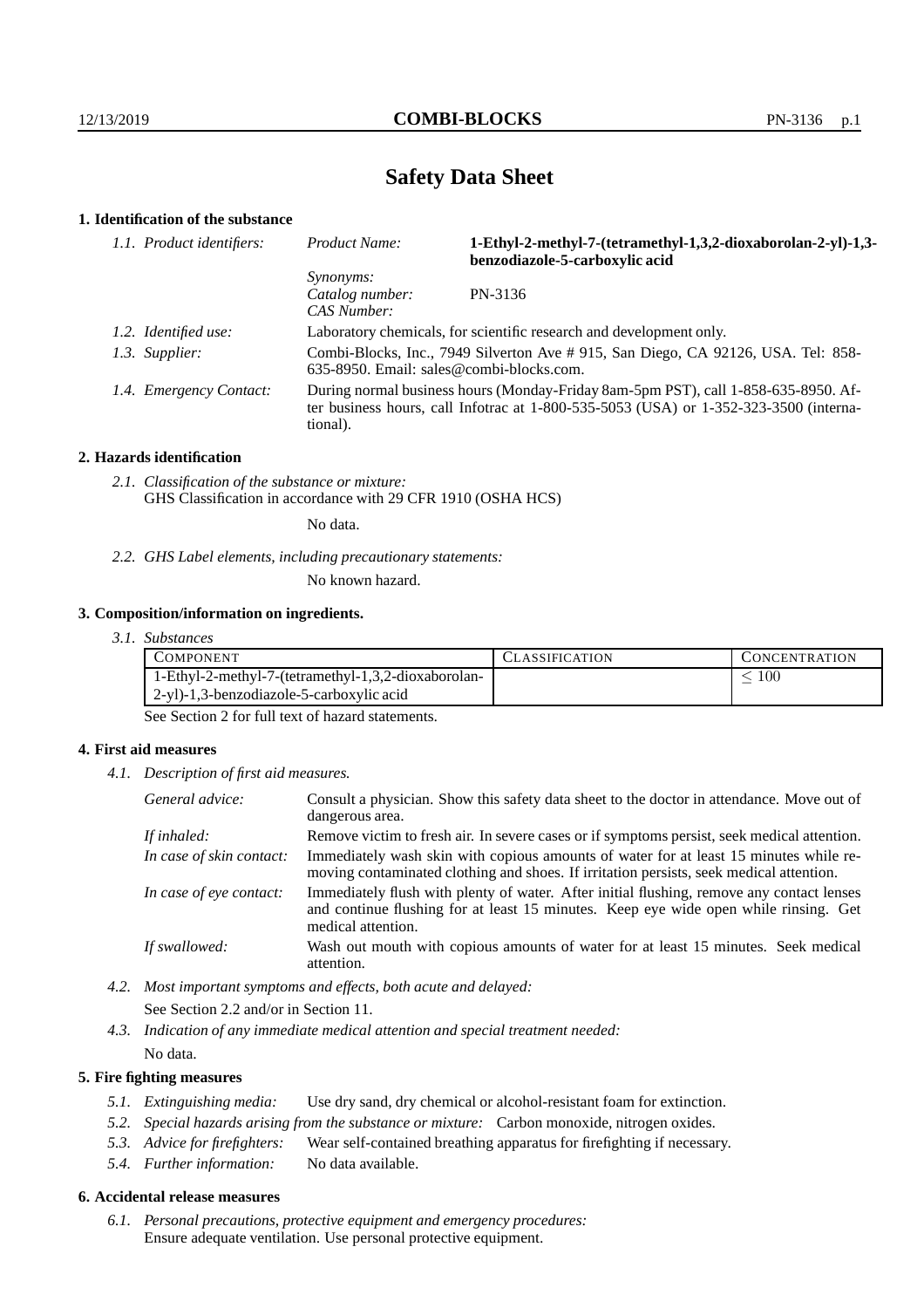|                                                                                                                                                                          | 6.2. Environmental precautions:                                                                    |                                                                                                                                                                                                                                                                            |  |  |
|--------------------------------------------------------------------------------------------------------------------------------------------------------------------------|----------------------------------------------------------------------------------------------------|----------------------------------------------------------------------------------------------------------------------------------------------------------------------------------------------------------------------------------------------------------------------------|--|--|
|                                                                                                                                                                          | Should not be released into the environment. See Section 12 for additional ecological information. |                                                                                                                                                                                                                                                                            |  |  |
|                                                                                                                                                                          | 6.3. Methods and materials for containment and cleaning up:                                        |                                                                                                                                                                                                                                                                            |  |  |
|                                                                                                                                                                          | Sweep up or vacuum up spillage and collect in suitable container for disposal.                     |                                                                                                                                                                                                                                                                            |  |  |
|                                                                                                                                                                          | 6.4. Reference to other sections:                                                                  |                                                                                                                                                                                                                                                                            |  |  |
|                                                                                                                                                                          |                                                                                                    | Refer to protective measures listed in Sections 8 and 13.                                                                                                                                                                                                                  |  |  |
|                                                                                                                                                                          | 7. Handling and storage                                                                            |                                                                                                                                                                                                                                                                            |  |  |
|                                                                                                                                                                          |                                                                                                    | 7.1. Precautions for safe handling: Avoid contact with skin and eyes. Avoid inhalation of vapour or mist. Keep away<br>from sources of ignition - No smoking. Take measures to prevent the build up of electro-<br>static charge. For precautions see section 2.2.         |  |  |
| 7.2. Conditions for safe storage, including any incompatibilities: Store under $-20^{\circ}$ C. Keep container tightly closed in<br>and kept upright to prevent leakage. |                                                                                                    | a dry and well-ventilated place. Containers which are opened must be carefully resealed                                                                                                                                                                                    |  |  |
|                                                                                                                                                                          | 7.3. Specific end use(s):                                                                          | Laboratory chemicals, for scientific research and development only.                                                                                                                                                                                                        |  |  |
|                                                                                                                                                                          | 8. Exposure Controls / Personal protection                                                         |                                                                                                                                                                                                                                                                            |  |  |
|                                                                                                                                                                          | 8.1. Control parameters:                                                                           |                                                                                                                                                                                                                                                                            |  |  |
|                                                                                                                                                                          |                                                                                                    | Components with workplace control parameters: Contains no substances with occupational exposure limit values.                                                                                                                                                              |  |  |
|                                                                                                                                                                          | 8.2. Exposure controls:                                                                            |                                                                                                                                                                                                                                                                            |  |  |
|                                                                                                                                                                          |                                                                                                    | Appropriate engineering controls: Ensure that eyewash stations and safety showers are close to the workstation<br>location. Ensure adequate ventilation, especially in confined areas.                                                                                     |  |  |
|                                                                                                                                                                          | Personal protective equipment:                                                                     |                                                                                                                                                                                                                                                                            |  |  |
|                                                                                                                                                                          | Eye/face protection:                                                                               | Wear appropriate protective eyeglasses or chemical safety goggles as described by OSHA's<br>eye and face protection regulations in 29 CFR 1910.133 or European Standard EN166.                                                                                             |  |  |
|                                                                                                                                                                          | Skin protection:                                                                                   | Handle with gloves. Gloves must be inspected prior to use. Use proper glove removal<br>technique (without touching glove's outer surface) to avoid skin contact with this product.<br>Dispose of contaminated gloves after use in accordance with applicable laws and good |  |  |

laboratory practices. Wash and dry hands Body Protection: Complete suit protecting against chemicals, Flame retardant antistatic protective clothing., The type of protective equipment must be selected according to the concentration and amount of the dangerous substance at the specific workplace.

Respiratory protection:

Control of environmental exposure: Prevent further leakage or spillage if safe to do so. Do not let product enter drains.

# **9. Physical and chemical properties**

*9.1. Information on basic physical and chemical properties*

| (a)               | Appearance:                                   | No data  |
|-------------------|-----------------------------------------------|----------|
| (b)               | Odour:                                        | No data  |
| (c)               | Odour Threshold:                              | No data  |
| (d)               | pH:                                           | No data  |
| (e)               | Melting point/freezing point:                 | No date. |
| (f)               | Initial boiling point and boiling range:      | No data  |
| (g)               | Flash point:                                  | No data  |
| (h)               | Evaporatoin rate:                             | No data  |
| (i)               | Flammability (solid, gas):                    | No data  |
| (j)               | Upper/lower flammability or explosive limits: | No data  |
| $\left( k\right)$ | Vapour pressure:                              | No data  |
| (1)               | Vapour density:                               | No data  |
| (m)               | Relative density:                             | No data  |
| (n)               | Water solubility:                             | No data  |
| $\circ$           | Partition coefficient: n-octanol/water:       | No data  |
| (p)               | Auto-ignition:                                | No data  |
| (q)               | Decomposition temperature:                    | No data  |
| (r)               | Viscosity:                                    | No data  |
| (s)               | Explosive properties:                         | No data  |
| (t)               | Oxidizing properties:                         | No data  |
|                   |                                               |          |